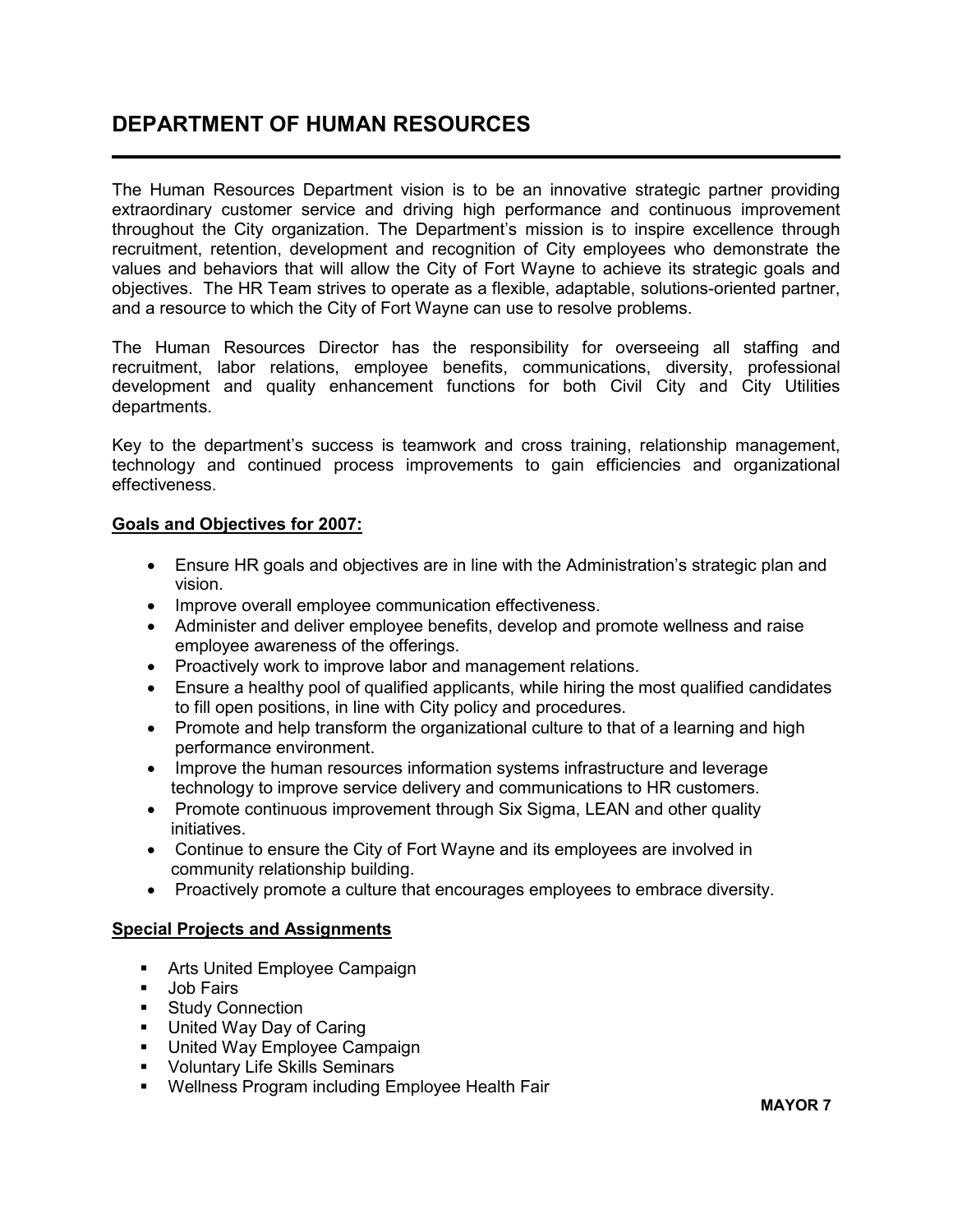## HUMAN RESOURCES Dept # 010-023-ADMN

|                   | 2007 BUDGET COMPARISON      |                              |      |                      |                          |     | \$ INCREASE              |                |  |  |
|-------------------|-----------------------------|------------------------------|------|----------------------|--------------------------|-----|--------------------------|----------------|--|--|
|                   |                             |                              |      | 2006                 |                          |     | (DECREASE)               | % CHANGE       |  |  |
|                   |                             | 2005                         |      | <b>APPROVED</b>      | 2007                     |     | FROM 2006 APPR           | FROM 2006 APPR |  |  |
|                   |                             | <b>ACTUAL</b>                |      | <b>THRU 06/30/06</b> | <b>SUBMITTED</b>         |     | TO 2007                  | TO 2007        |  |  |
|                   | 4111 WAGES-REG              | \$<br>380,247                | \$   | 428,447              | \$<br>444,704            | \$  | 16,257                   |                |  |  |
|                   | 4115 PARTTIME               |                              |      | 3,450                | 3,552                    |     | 102                      |                |  |  |
|                   | <b>TOTAL WAGES</b>          | \$<br>380,247                | - \$ | 431,897              | \$<br>448,256            | \$  | 16,359                   | 3.79%          |  |  |
|                   | 4131 PERF                   | 19,012                       |      | 23,565               | 27,794                   |     | 4,229                    |                |  |  |
| 4132 FICA         |                             | 27,750                       |      | 33,040               | 34,292                   |     | 1,251                    |                |  |  |
|                   | 4134 GROUP HEALTH INSUR     | 63,000                       |      | 70,650               | 76,500                   |     | 5,850                    |                |  |  |
|                   | 4136 UNEMPLOYMENT           | 204                          |      | 216                  | 448                      |     | 232                      |                |  |  |
|                   | 4137 WORKERS COMP           | 948                          |      | 852                  | 828                      |     | (24)                     |                |  |  |
|                   | 413A EMPLOYEE PERF          | 11,409                       |      | 12,853               | 13,341                   |     | 488                      |                |  |  |
| <b>TOTAL 4100</b> |                             | \$<br>502,570                | \$   | 573,073              | \$<br>601,459            | \$  | 28,386                   | 4.95%          |  |  |
|                   | 4213 COMPUTER SUPPL         | \$                           | \$   | 880                  | \$<br>880                | \$  |                          |                |  |  |
|                   | 4219 OTHER OFFC SUPPL       | 4,319                        |      | 4,000                | 4,000                    |     |                          |                |  |  |
|                   | 4231 GASOLINE               |                              |      | 15                   | 1,200                    |     | 1,185                    |                |  |  |
|                   | 4247 INSTRUCTIONAL SUPPLIES | $\overline{\phantom{a}}$     |      | 4,500                | 4,500                    |     |                          |                |  |  |
|                   | 4263 EQUIP REPAIR           |                              |      | 320                  | 320                      |     |                          |                |  |  |
|                   | 4299 OTHER MTLS             | 74                           |      | 2,700                | 2,700                    |     |                          |                |  |  |
| <b>TOTAL 4200</b> |                             | \$<br>4,393                  | \$   | 12,415               | \$<br>13,600             | \$  | 1,185                    | 9.54%          |  |  |
|                   |                             |                              |      |                      |                          |     |                          |                |  |  |
|                   | 4317 INSTRUC SRVCS          | \$<br>43,003                 | -\$  | 68,500               | \$<br>68,500             | -\$ |                          |                |  |  |
|                   | 431K SEMINAR FEES           | 37,502                       |      | 20,000               | 20,000                   |     |                          |                |  |  |
|                   | 431R ADMIN POOL             | 105                          |      |                      | $\overline{\phantom{a}}$ |     |                          |                |  |  |
|                   | 4322 POSTAGE                | 1,245                        |      | 2,400                | 2,400                    |     |                          |                |  |  |
|                   | 4323 TELEPHONE              | 1,995                        |      | 1,920                | 1,920                    |     |                          |                |  |  |
|                   | 4324 TRAVEL                 | 587                          |      | 5,000                | 5,000                    |     |                          |                |  |  |
|                   | 4326 MILEAGE                | $\overline{\phantom{a}}$     |      | 1,500                | 900                      |     | (600)                    |                |  |  |
|                   | 432L LONG DISTANCE          | 138                          |      | 480                  | 480                      |     |                          |                |  |  |
|                   | 4331 PRINTING OTHER         | 3,569                        |      | 8,757                | 8,757                    |     |                          |                |  |  |
|                   | 4332 PUB LEGAL              | $\sim$                       |      | 1,000                | 1,000                    |     |                          |                |  |  |
|                   | 4342 LIABILITY INSUR        | 324                          |      | 288                  | 378                      |     | 90                       |                |  |  |
|                   | 4343 OFCL/CRIME BOND        | 45                           |      | 41                   | 49                       |     | 8                        |                |  |  |
|                   | 435N STORAGE                | $\overline{a}$               |      | 1,000                | $\overline{a}$           |     | (1,000)                  |                |  |  |
|                   | 4363 CONT OTHER EQUIP       | 2,167                        |      | 2,600                | 2,600                    |     |                          |                |  |  |
|                   | 4369 CONTRACTED SRVCS       | 25,827                       |      | 22,860               | 22,860                   |     |                          |                |  |  |
|                   | 4374 OTHR EQUIP REPAIR      | 2,456                        |      | 2,468                | 2,520                    |     | 52                       |                |  |  |
|                   | 4377 CC BUILDING PKG        | $\overline{\phantom{a}}$     |      | 150                  | 150                      |     |                          |                |  |  |
|                   | 4391 SUBS AND DUES          | 2,065                        |      | 2,000                | 2,000                    |     |                          |                |  |  |
|                   | 4399 OTHR SRVCS             | $\overline{\phantom{a}}$     |      | 1,200                | 1,200                    |     |                          |                |  |  |
| <b>TOTAL 4300</b> |                             | \$<br>121,028                | \$   | 142,164              | \$<br>140,714            | \$  | (1, 450)                 | $-1.02%$       |  |  |
|                   | 4443 PUR OFFC EQUIP         | \$<br>$\overline{a}$         | \$   |                      | \$<br>900                | -\$ | 900                      |                |  |  |
|                   | 4444 PUR OTHER EQUIP        | 2,963                        |      |                      | $\overline{\phantom{a}}$ |     | $\overline{\phantom{a}}$ |                |  |  |
| 4446              | <b>PUR SOFTWARE</b>         | $\qquad \qquad \blacksquare$ |      |                      | 1,000                    |     | 1,000                    |                |  |  |
|                   | 4451 PUR FURNITURE          | 53                           |      |                      | 3,000                    |     | 3,000                    |                |  |  |
| <b>TOTAL 4400</b> |                             | \$<br>3,016                  | \$   | $\sim$               | \$<br>4,900              | \$  | 4,900                    | 4900%**        |  |  |
|                   |                             |                              |      |                      |                          |     |                          |                |  |  |
|                   | <b>TOTAL EXPENSES</b>       | \$<br>631,007                | \$   | 727,652              | \$<br>760,673            | \$  | 33,021                   | 4.54%          |  |  |

\*\* Percentage high due to the fact that 4400's in 2006 were covered with lease dollars.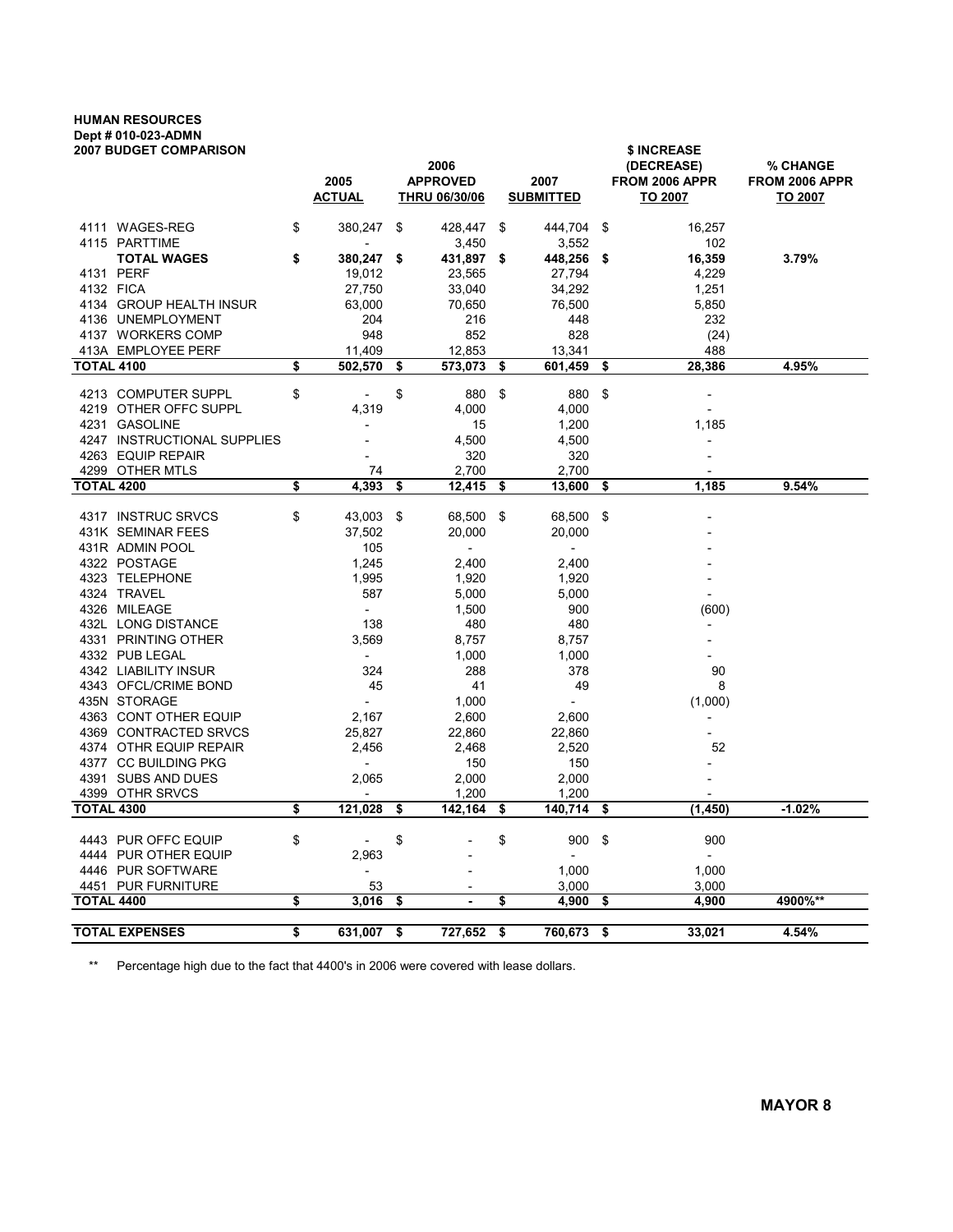| Human Resources 2007-2011 Capital Improvement Program |                                                |                                 |                                                     |                          |                             |                          |                          |  |  |  |
|-------------------------------------------------------|------------------------------------------------|---------------------------------|-----------------------------------------------------|--------------------------|-----------------------------|--------------------------|--------------------------|--|--|--|
|                                                       | <b>FUNDING SOURCE CODE:</b>                    | <b>GRP-Grant Pending</b>        |                                                     |                          | PT-Property Tax             |                          |                          |  |  |  |
|                                                       | <b>CC-Cumulative Capital Fund</b>              | LE-Lease                        |                                                     |                          | RB-Revenue Bond             |                          |                          |  |  |  |
|                                                       | <b>CDBG-Community Development Block Grant</b>  |                                 | InfraBd-Infrastructure Bond                         |                          | <b>ST-State Source</b>      |                          |                          |  |  |  |
|                                                       | CEDIT-Co. Economic Development Income Tax      |                                 | <b>LRS-Local Roads &amp; Streets</b>                |                          | <b>SU-Sewer Utility</b>     |                          |                          |  |  |  |
|                                                       | <b>CO-County Source</b>                        | MISC-Miscellaneous              |                                                     |                          | SWU-Stormwater Utility      |                          |                          |  |  |  |
|                                                       | FED-Federal Source                             |                                 | MVH-Motor Vehicle Highway                           |                          | TIF-Tax Increment Financing |                          |                          |  |  |  |
|                                                       | GOB-General Obligation Bond                    | PCBF-Park Cumulative Bldg. Fund |                                                     |                          |                             |                          |                          |  |  |  |
|                                                       | <b>GRA-Grant Approved</b>                      |                                 | <b>PS-Private Source</b><br><b>WU-Water Utility</b> |                          |                             |                          |                          |  |  |  |
| Item#                                                 | <b>Project Title &amp; Description</b>         | <b>Funding</b>                  |                                                     |                          | <b>Expenditure</b>          |                          |                          |  |  |  |
|                                                       |                                                | <b>Source</b>                   | 2007                                                | 2008                     | 2009                        | 2010                     | 2011                     |  |  |  |
|                                                       | Computer Replacement                           | PT                              | ۰                                                   | 1,800                    | 8,100                       |                          | 1,800                    |  |  |  |
| 2                                                     | Printer Purchase and Replacement(s)            | PT                              | 900                                                 |                          | 450                         | 2,800                    |                          |  |  |  |
| 3                                                     | <b>Computer Software</b>                       | <b>PT</b>                       | .000                                                | 1.000                    | .000                        | 1.000                    | 1.000                    |  |  |  |
| 4                                                     | Furniture                                      | PT                              | 3,000                                               | 3,000                    | 3,000                       | 3,000                    | 3,000                    |  |  |  |
| 5                                                     | Fax Machine Replacement                        | PT                              | $\blacksquare$                                      | 900                      |                             |                          | $\blacksquare$           |  |  |  |
| 6                                                     | Shredder                                       | PT                              | ۰                                                   | 1,600                    |                             |                          | ۰                        |  |  |  |
| 7                                                     | <b>LCD Projector</b>                           | PT                              | $\overline{\phantom{a}}$                            | ٠                        | 2,500                       | $\overline{\phantom{a}}$ | $\overline{\phantom{a}}$ |  |  |  |
| 8                                                     | VHS/DVD player                                 | PT                              | $\blacksquare$                                      | $\overline{\phantom{a}}$ | 250                         | $\blacksquare$           | $\blacksquare$           |  |  |  |
| 9                                                     | Audio System / Stereo                          | PT                              | $\blacksquare$                                      |                          | 150                         |                          | $\overline{\phantom{0}}$ |  |  |  |
| 10                                                    | Digital Camera                                 | PT                              | $\blacksquare$                                      |                          | $\blacksquare$              | 500                      | $\overline{\phantom{0}}$ |  |  |  |
| 11                                                    | Cyborg 5.1 Interactive Services Implementation | PT                              |                                                     | 250,000                  | $\blacksquare$              | $\blacksquare$           |                          |  |  |  |
| <b>TOTAL</b>                                          |                                                |                                 | 4,900                                               | 258,300                  | 15,450                      | 7,300                    | 5,800                    |  |  |  |

1. Computers replaced according to City guidelines. 2007 - 2 replacements; 2008 - 2 replacements; 2009 - 9 replacements; 2011 - 2 replacements

2. Printers: 2007 - Labor Specialist's Laser Jet printer (\$450); Director of Human Resources' Desk Jet Color Printer (\$450); 2009 - Possible replacement for HP Color Inkjet 2280 (\$450) and 2010 - HP Color LaserJet 8150 (\$2800 - \$2,500/printer and \$250/Jet Direct Connector)

3. Computer Software: Additional software and upgrades to current software may be needed for HR and Professional Development needs.

4. Furniture: The HR Department is in need of more locking filing cabinets to store confidential records. The front area and conference rooms have been updated, and the plan is to continue to replace furniture within individual offices on an as-needed basis.

5. Fax Machine Replacement: 2008 - (1) 2003 replacement.

6. Shredder: 2008 -Possible replacement for (confidential) shredder purchased in 2003.

7. LCD Projector (Training Equipment) - Possible replacement for projector purchased in 2004.

8.VHS /DVD Player (Training Equipment) - Possible replacement for VHS/DVD player purchased in 2004.

9. Audio System/Stereo (Training Equipment) - Possible replacement for audio system purchased in 2004.

10. Digital Camera: Possible replacement for camera purchased in 2005. Needed for HR, Professional Development, Community Outreach and Communications 11. Cyborg 5.1 Interactive Implementation Services: In 2005, the City upgraded the Cyborg HRIS system to the 5.1 version. This "vanilla" upgrade does not include the "Interactive Workforce - E Solutions for Managers and Employees" that would provide HR, Benefits, Training and Employee E-Service modules that would allow HR / Benefits / Payroll to gain technological efficiencies and provide greater customer service to City employees. The upgrade and additional modules are separate costs and may also require additional PC system upgrades to HR personnel's computers. This may be an expense budgeted under the Technology Dept budget.